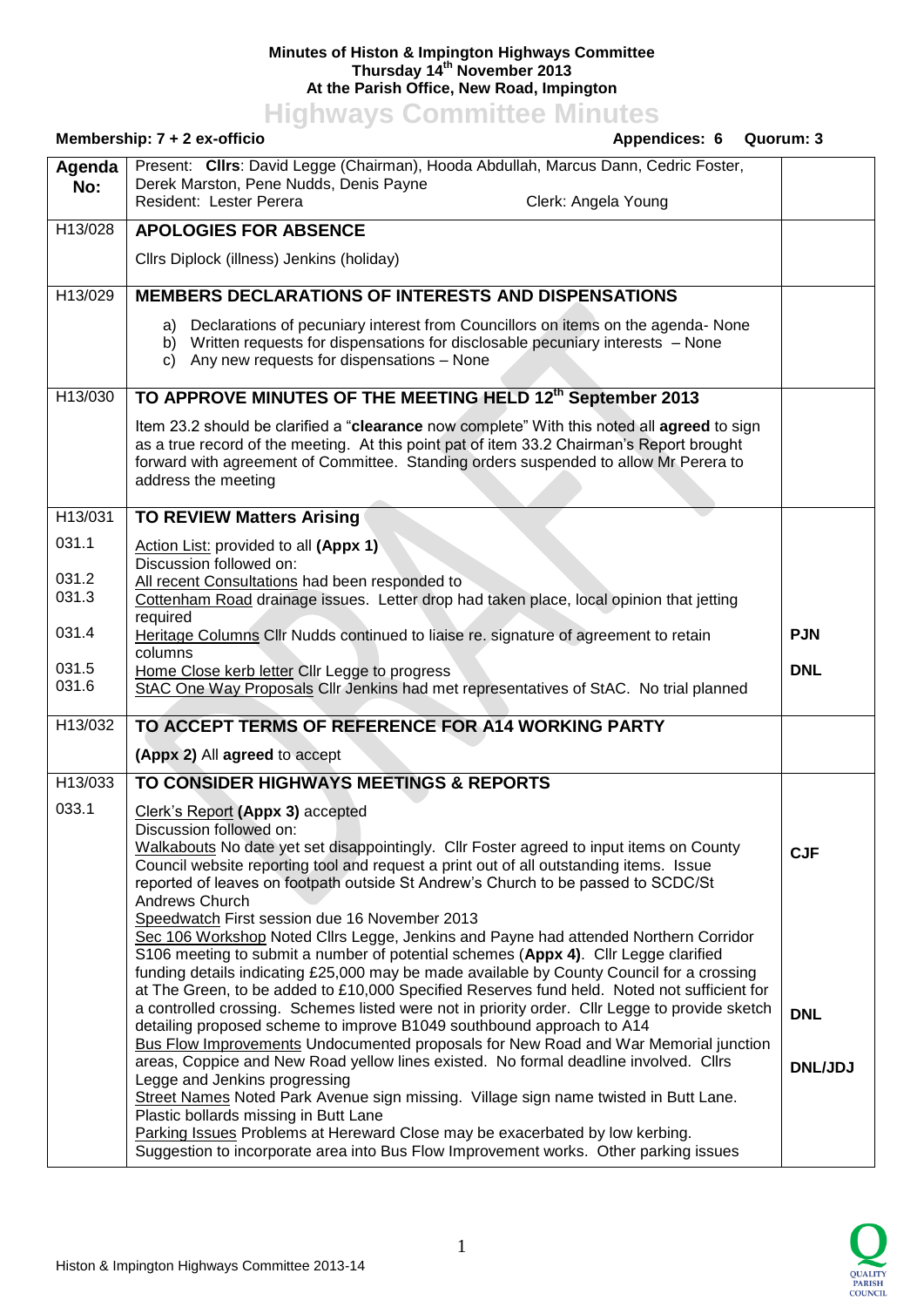| 033.2          | including The Coppice to be reported to PCSO Martin for investigation<br>Committee Chairman's Report (see Appx 3)<br>Discussion followed on:<br>30mph Speed Limit Scheme Cottenham Road Implementation awaited. Up to £2,000 spend<br>agreed at Full Council. Standing orders had been suspended to enable a resident to<br>address the Committee on needs for a speed limit review along Gatehouse Road (New<br>Road), Histon. Noted that:<br>Only road in village with the national speed limit                                                                                                                                                                                                                                                                                                                                                                                                                                                                                                                                                                                                                                                                                                                                                                                                                                               |                       |
|----------------|-------------------------------------------------------------------------------------------------------------------------------------------------------------------------------------------------------------------------------------------------------------------------------------------------------------------------------------------------------------------------------------------------------------------------------------------------------------------------------------------------------------------------------------------------------------------------------------------------------------------------------------------------------------------------------------------------------------------------------------------------------------------------------------------------------------------------------------------------------------------------------------------------------------------------------------------------------------------------------------------------------------------------------------------------------------------------------------------------------------------------------------------------------------------------------------------------------------------------------------------------------------------------------------------------------------------------------------------------|-----------------------|
| 033.3<br>033.4 | Closeness to busway junctions<br>Farm gateway parking issues<br>Cycle route running alongside<br>Members agreed to place such a scheme on existing priority list for consideration when<br>funding becomes available via local schemes. Standing orders were re-instated and<br>resident left meeting<br>Pedestrian Lights B1049, New Road junction Complaints had been voiced over timings.<br>Residents urged to time waiting periods for onward report to County Council<br>A14 Issues Cllr Legge outlined correspondence from Lone Tree Ave/Cambridge Road/The<br>Crescent residents. No responses from Highways Agency, agreed this required escalation.<br>Noted some reports of moves to drop "tolling" idea. Cllr Legge to circulate A14 consultation<br>response to all.<br>Gritting Consultation response noted requesting inclusion of A14 sloped pavements<br>"Better Bus" scheme Expression of interest made and acknowledged<br>County Councillors' Report None received<br>Street Lighting Report Update including residents concerns re positioning, lighting levels,<br>pollution monitoring signs removed, Conservation Areas, and Village Green treatment.<br>Discussions on poor planning and implementation of scheme. Agreed to contact County<br>Cllrs Jenkins and Mason with a view to issuing a co-ordinated complaint | <b>DNL</b>            |
| H13/034        | <b>OTHER MATTERS and CORRESPONDENCE</b>                                                                                                                                                                                                                                                                                                                                                                                                                                                                                                                                                                                                                                                                                                                                                                                                                                                                                                                                                                                                                                                                                                                                                                                                                                                                                                         |                       |
| 034.1          | <b>Mobility Scooter Access / Cycle Stand Review</b><br>Mobility Scooter Access - Report from Cllr Diplock accepted (Appx 5) Agreed to submit<br>comments on unsatisfactory areas to County Council. Additional problems experienced at<br>Doctors Close to be included. Issue to be added to Parish Council Priority List in tandem<br>Cycle Stand Review - Report from Cllr Abdullah accepted (Appx 6) Cllr Abdullah to draft a<br>letter to businesses regarding installation as part of the cycle stand provision scheme<br>available                                                                                                                                                                                                                                                                                                                                                                                                                                                                                                                                                                                                                                                                                                                                                                                                        | <b>HSA</b>            |
| 034.2<br>034.3 | <b>Bus Stop Layouts Spreadsheet from Clir Jenkins noted</b><br>Local Highways Improvement Initiative Submissions due by 9 December. One submission<br>per applicant. Agreed to<br>Prepare submission for speed limit reduction at Gatehouse Road (60 to 40mph) and<br>Butt Lane (50 to 40 mph). Noted requirement to pay minimum of 10% towards the<br>work                                                                                                                                                                                                                                                                                                                                                                                                                                                                                                                                                                                                                                                                                                                                                                                                                                                                                                                                                                                     |                       |
|                | Prepare a submission to present to StAC for the Church to apply for one-way<br>system improvement to junction High Street/Park Lane.<br>Query on Parish Council's preferred application should StAC be unwilling to submit. 3 in<br>favour to continue with submission on speed limit, 2 against and 2 abstentions. Delegated to<br>Cllrs Jenkins and Legge to work with Clerk to prepare and submit speed limit application and                                                                                                                                                                                                                                                                                                                                                                                                                                                                                                                                                                                                                                                                                                                                                                                                                                                                                                                | <b>JDJ/DNL</b>        |
| 034.4<br>034.5 | approach StAC re separate submission<br>Policy in respect of incomplete actions deferred to next agenda<br>Other Correspondence None<br>Chairman formally asked for meeting extension to continue to agenda end under Standing<br>Order 1 x). All agreed. Cllr Dann left meeting                                                                                                                                                                                                                                                                                                                                                                                                                                                                                                                                                                                                                                                                                                                                                                                                                                                                                                                                                                                                                                                                | <b>Next</b><br>agenda |
| 035.1          | TO RECEIVE AND APPROVE RECOMMENDATION ON COMMITTEE BUDGETS<br>2014-15<br>Starting point figures supplied. Noted requirement to keep level request no more than 5%<br>increase on expected spend 13-14, any excess on this to be explained. All items discussed<br>and figures refined. Members agreed a request of £7,300 total, against an expected spend<br>of £4,686. No additional Specified Reserves request for crossing fund, noting reserves were<br>healthy if it was felt necessary to apply for extra budget mid-year. Increase required:<br>25% increase in utility charges (street lights)<br>$\bullet$                                                                                                                                                                                                                                                                                                                                                                                                                                                                                                                                                                                                                                                                                                                            |                       |